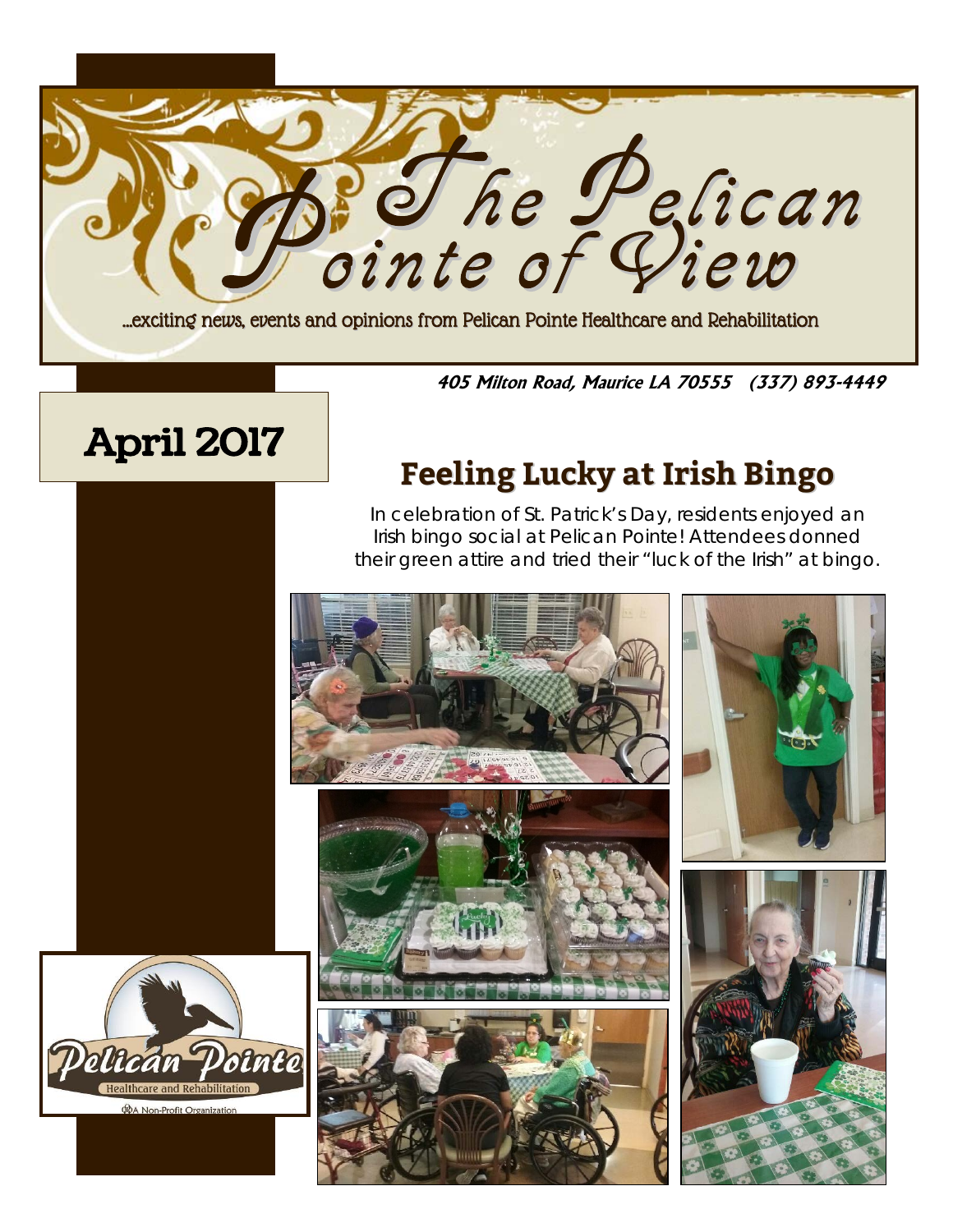

## **Resident of the Month**

Ms. Broussard enjoys playing bingo, card games, going to the casino, and family visits. Thank you for choosing Pelican Pointe as your home, Ms. Broussard! **M** - Anonymous **s. L. Broussard**

#### **Inspirational Quote of the Month**

[Speak in such a way that others](http://www.values.com/inspirational-quotes/7610-speak-in-such-a-way-that-others-love-to-listen)  [love to listen to you. Listen in such a](http://www.values.com/inspirational-quotes/7610-speak-in-such-a-way-that-others-love-to-listen)  [way that others love to speak to](http://www.values.com/inspirational-quotes/7610-speak-in-such-a-way-that-others-love-to-listen)  [you.](http://www.values.com/inspirational-quotes/7610-speak-in-such-a-way-that-others-love-to-listen)

## Happy Birthday!

### **Residents**

| Ms. L. Bower             | 4-05     |
|--------------------------|----------|
| Ms. V. Harrington        | $4 - 10$ |
| Ms. B. Stevens           | $4 - 11$ |
| Mr. H. Thomas            | $4 - 19$ |
| Ms. C. Callahan          | 4-28     |
| <b>Employees</b>         |          |
| <b>Aprinelle Batiste</b> | $4 - 01$ |
| Rebecca Saltzman         | $4 - 02$ |
| Alyssa Romein            | $4 - 16$ |
| <b>Jakiree Thomas</b>    | $4 - 20$ |
| Shawntele Levine         | 4-25     |

Annette Baudoin 4-26

## **Mark Your Calendars! Upcoming Events in April**

| April Fool's Day                  | $4 - 01$ |
|-----------------------------------|----------|
| Palm Sunday                       | $4 - 09$ |
| Passover, Begins at Sunset        | $4 - 10$ |
| Good Friday                       | $4 - 14$ |
| Easter Sunday                     | $4 - 16$ |
| Tax Day                           | $4 - 18$ |
| Administrative Professionals' Day | 4-26     |



## **Pelican Pointe's family night April 27, 2017 5:00 to 7:00 pm**

**Families are encouraged to bring chairs as seating space may be limited. See you there!**

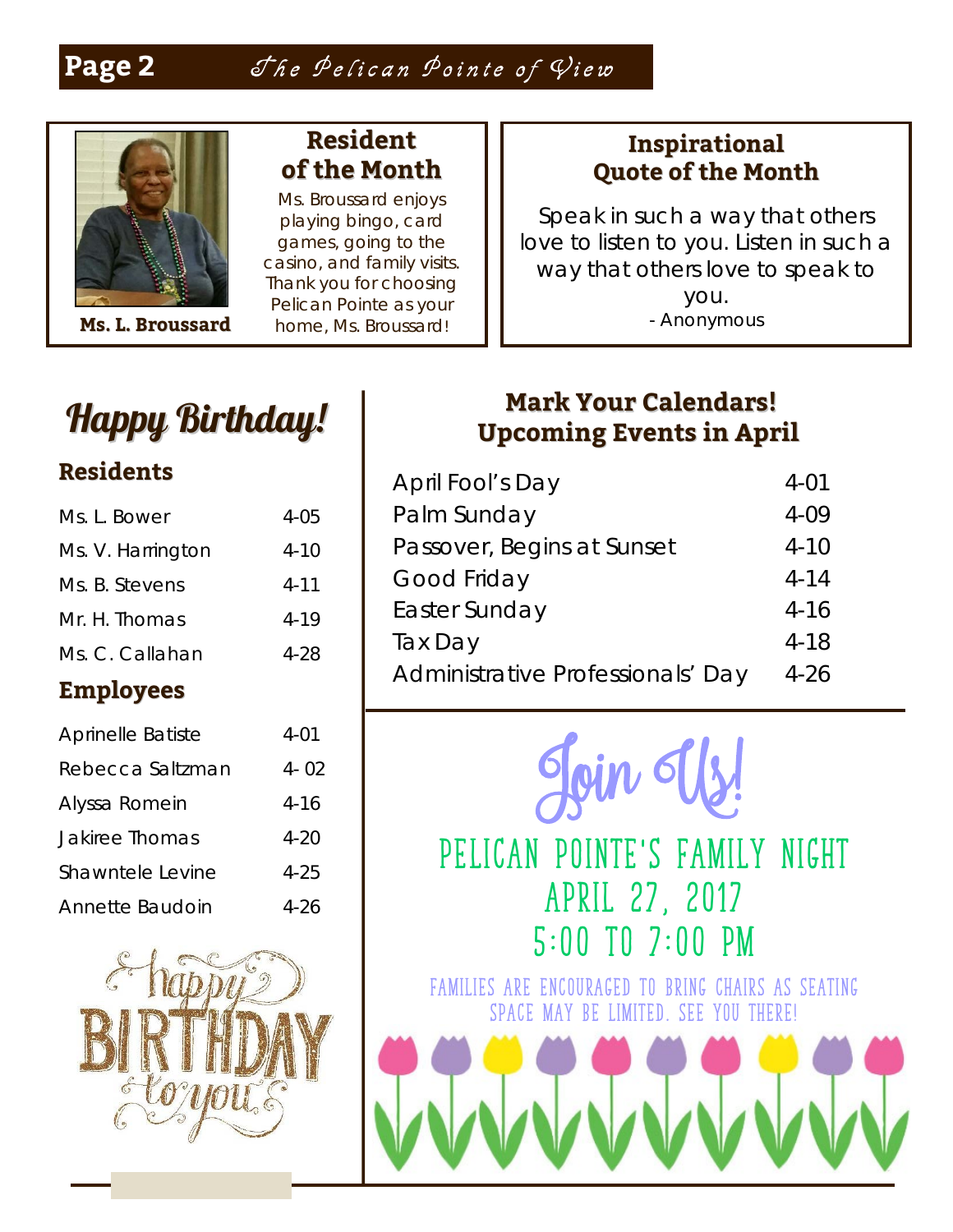Page 3 She Pelican Pointe of View



**Grilled Steak Baked Potato with Trimmings Smothered Eggplant Green Salad Pecan Pie or Strawberry Short Cake**

## **VFW Social**

A group of Pelican Pointe residents enjoyed attending the quarterly VFW luncheon at the Post 4158 VFW Hall in Abbeville. The social was in celebration of our veterans, and in attendance were veteran residents from Pelican Pointe Healthcare & Rehabilitation, Eastridge Nursing & Rehabilitation, Eastridge Senior Living Suites, Masion du Monde Living Center, and Vermilion Healthcare. The crawfish were delicious, and the Cajun music by SaBon was fantastic! Thank you, VFW Post 4158!



## **Reminders:**

**As the weather heats up, please remember to stay hydrated!**

**Resident Funds are available on weekends at your nurse's station.**